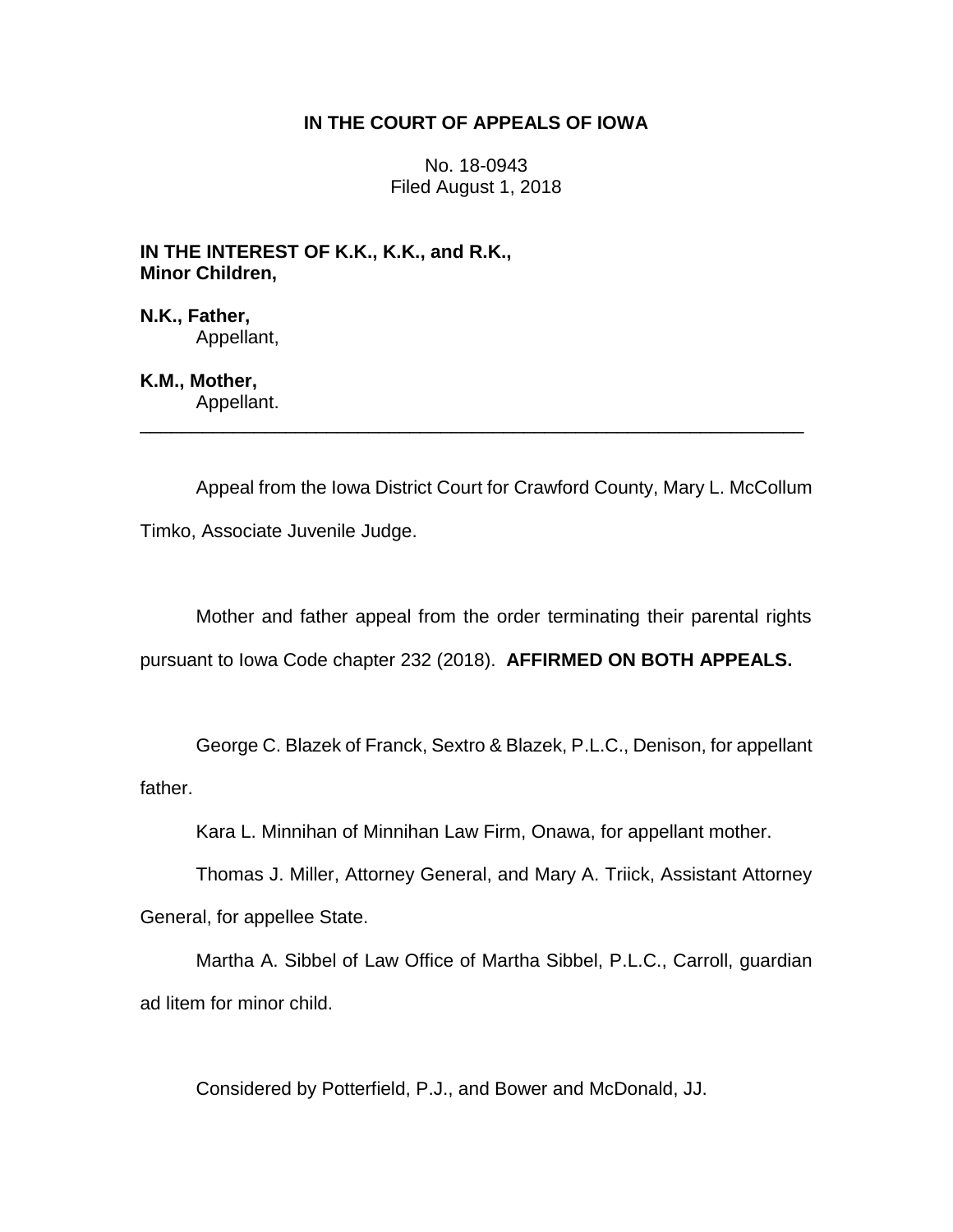### **MCDONALD, Judge.**

Parents Nicholas and Kimberly appeal from a juvenile court order terminating their parental rights pursuant to Iowa Code section 232.116 (2018). The parents have one child in common. Nicholas is the father of R.K. (born 2009), K.K. (born 2013), and K.K. (born 2015). His rights to the children were terminated pursuant to Iowa Code section 232.116(1)(e) and (*l*), as to all three children, and (h), as to the youngest child. Kimberly is the mother of R.K. Her parental rights in R.K. were terminated pursuant to Iowa Code section 232.116(1)(g) and (*l*). The juvenile court also terminated the parental rights of the mother of K.K. and K.K., but she does not appeal.

I.

This court reviews termination proceedings de novo. *See In re A.M.*, 843 N.W.2d 100, 110 (Iowa 2014). The statutory framework authorizing the termination of a parent-child relationship is well established and need not be repeated herein. *See In re A.S.*, 906 N.W.2d 467, 472–73 (Iowa 2018) (setting forth the statutory framework). Where, as here, "the juvenile court terminates parental rights on more than one statutory ground, we may affirm the juvenile court's order on any ground we find supported by the record." *In re A.B.*, 815 N.W.2d 764, 774 (Iowa 2012).

II.

By way of background, this family has been involved with the Iowa Department of Human Services (IDHS) for over six years. Kimberly had her rights to three other children terminated in March 2015 due to her use of methamphetamine and criminal activity. In the same proceeding, a permanency order placed custody of R.K. with Nicholas.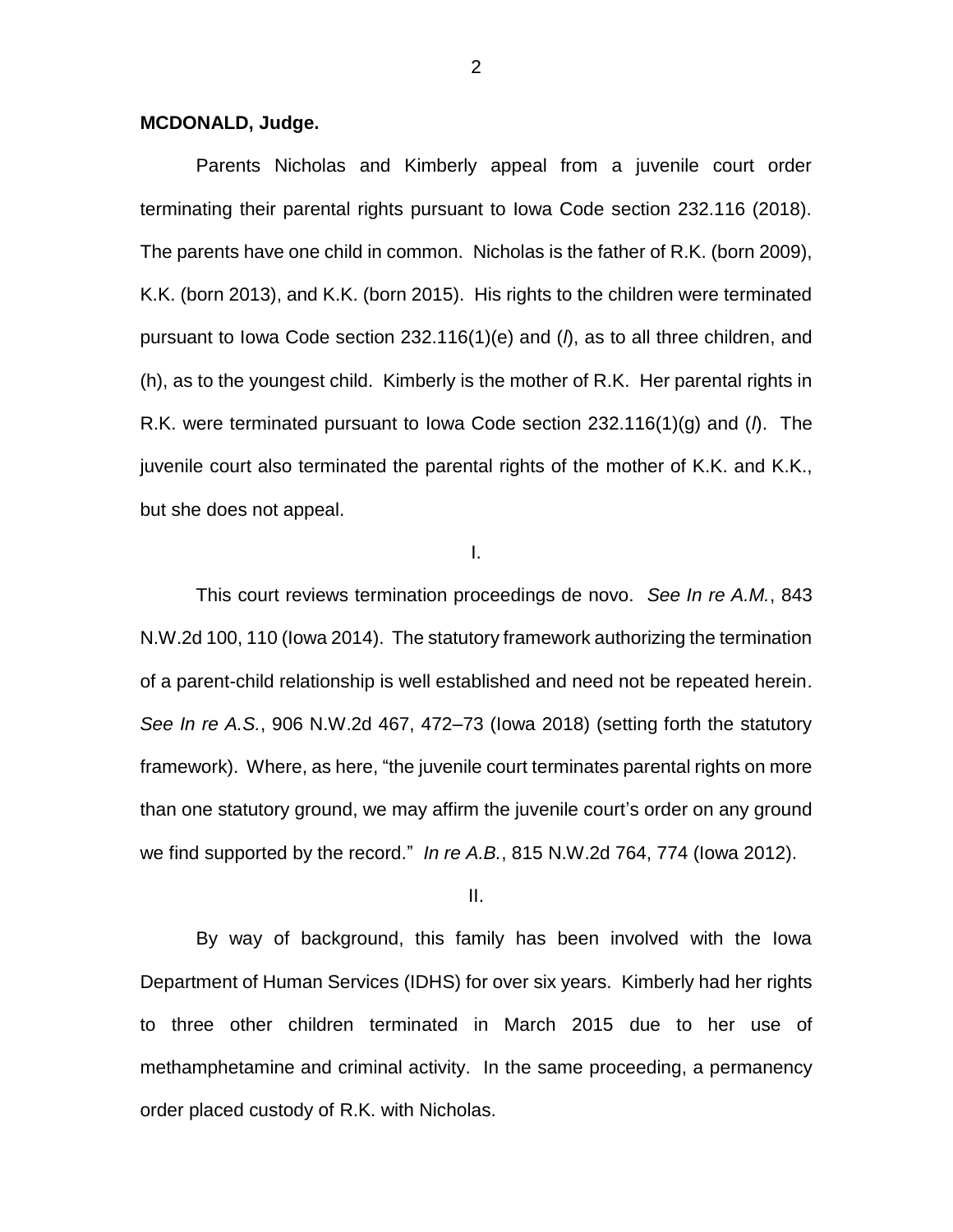This most recent case stems from several incidents occurring in March 2017. On March 1, 2017, Kimberly tested positive for methamphetamine. Prior to this time, Nicholas permitted unsupervised contact between Kimberly and R.K. In mid-March, a search of Nicholas and his girlfriend's home revealed drug paraphernalia and stolen property. Nicholas was arrested. IDHS then began an investigation into allegations Nicholas and his girlfriend were using methamphetamine and marijuana around the children. After Nicholas and his girlfriend both admitted to using methamphetamine and being under the influence of the drug while caring for R.K., K.K., and K.K., the children were removed from their care.

Nicholas made little progress over the life of this case. He was diagnosed with methamphetamine-use disorder and cannabis-use disorder. The case plan directed him to obtain substance-abuse treatment and attain sobriety. He did not do so. Over the life of the case, Nicholas tested positive for methamphetamine, amphetamine, or some combination thereof at least eight times. He completed an inpatient treatment program after the State petitioned to terminate his parental rights but relapsed almost immediately. Nicholas was directed to obtain mentalhealth services and participate in anger-management classes. The classes were necessary due to Nicholas's violent outbursts, most notably threats to decapitate his mother and shoot Kimberly. As of the termination hearing in April 2018, Nicholas was not attending mental-health appointments, had not completed angermanagement classes, was sporadic in his attendance at outpatient substanceabuse treatment, and blamed others and outside contamination for his recent positive drug tests.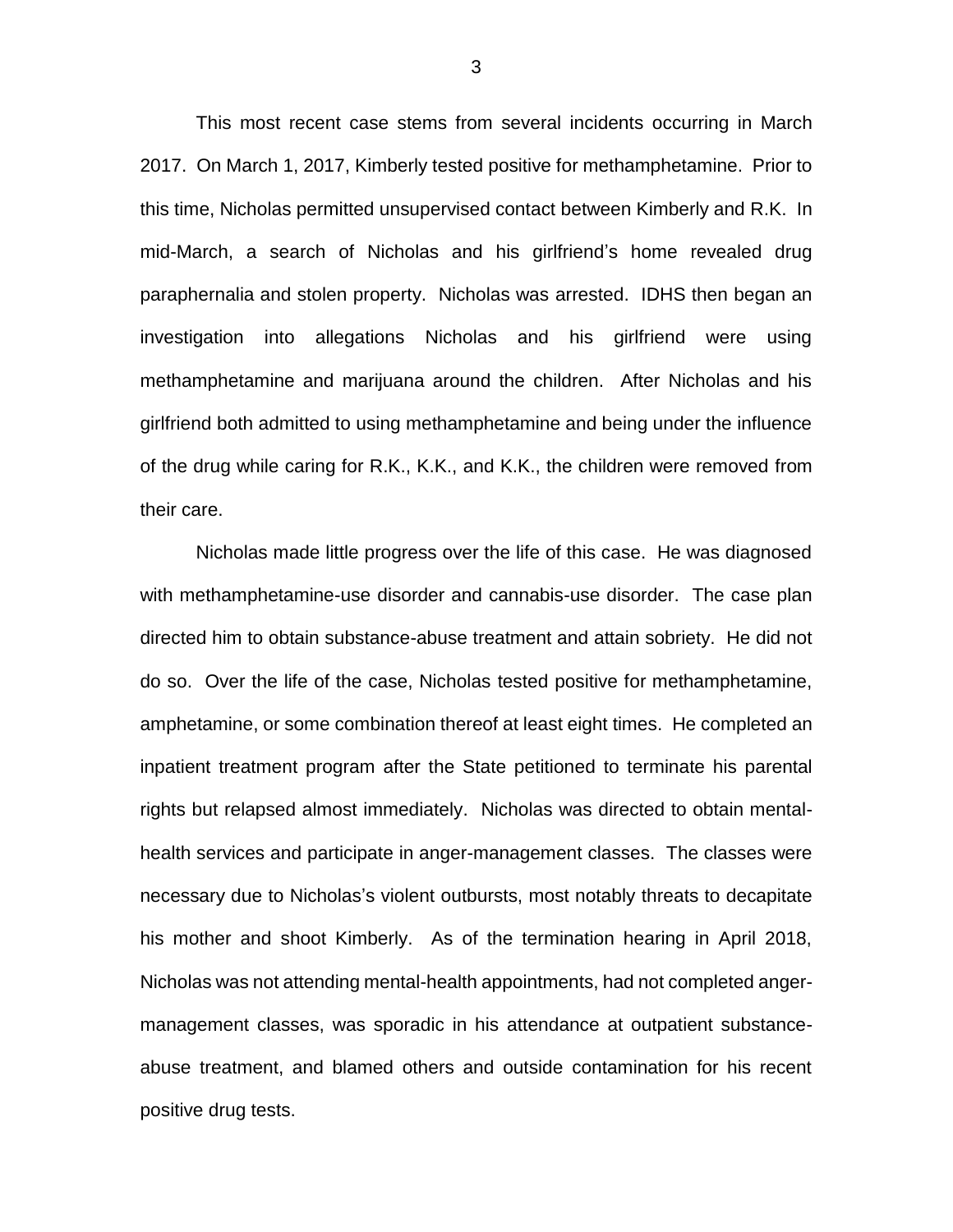In contrast, initially, Kimberly showed more promise. She engaged in inpatient substance-abuse treatment. After inpatient treatment, she sought outpatient services, obtained an apartment, and found employment. Kimberly maintained custody of her younger children, and R.K. was placed in her care.

After showing positive signs, Kimberly relapsed in January 2018. She used methamphetamine several times over a multiple-day period. R.K. and her other children were removed from her care. Kimberly was placed in the county jail and then a residential treatment facility for parole violations. At the time of intake into the residential treatment facility on February 7, 2018, Kimberly tested positive for methamphetamine.

At the termination hearing, Kimberly requested additional time to reunite with her child. Kimberly testified she had been sober for ten months prior to her relapse and could again attain sobriety. In the prior termination case involving her older children, she was sober for two years prior to relapse. Kimberly testified this time would be different because she would break up with her boyfriend, who she said was a bad influence on her. Her testimony lacked credibility. At the time of the termination hearing, she was pregnant with his child, which would make compliance with her promise of no future contact difficult at best. In addition, she admitted on cross-examination she had broken up with him on four prior occasions. Kimberly testified that she would seek further substance-abuse treatment and comply with all IDHS services. Her caseworker expressed skepticism given Kimberly's long history of treatment, sobriety, and relapse.

Ultimately, the juvenile court terminated the parental rights of Kimberly in R.K. and Nicholas in all three children. Both parents now appeal.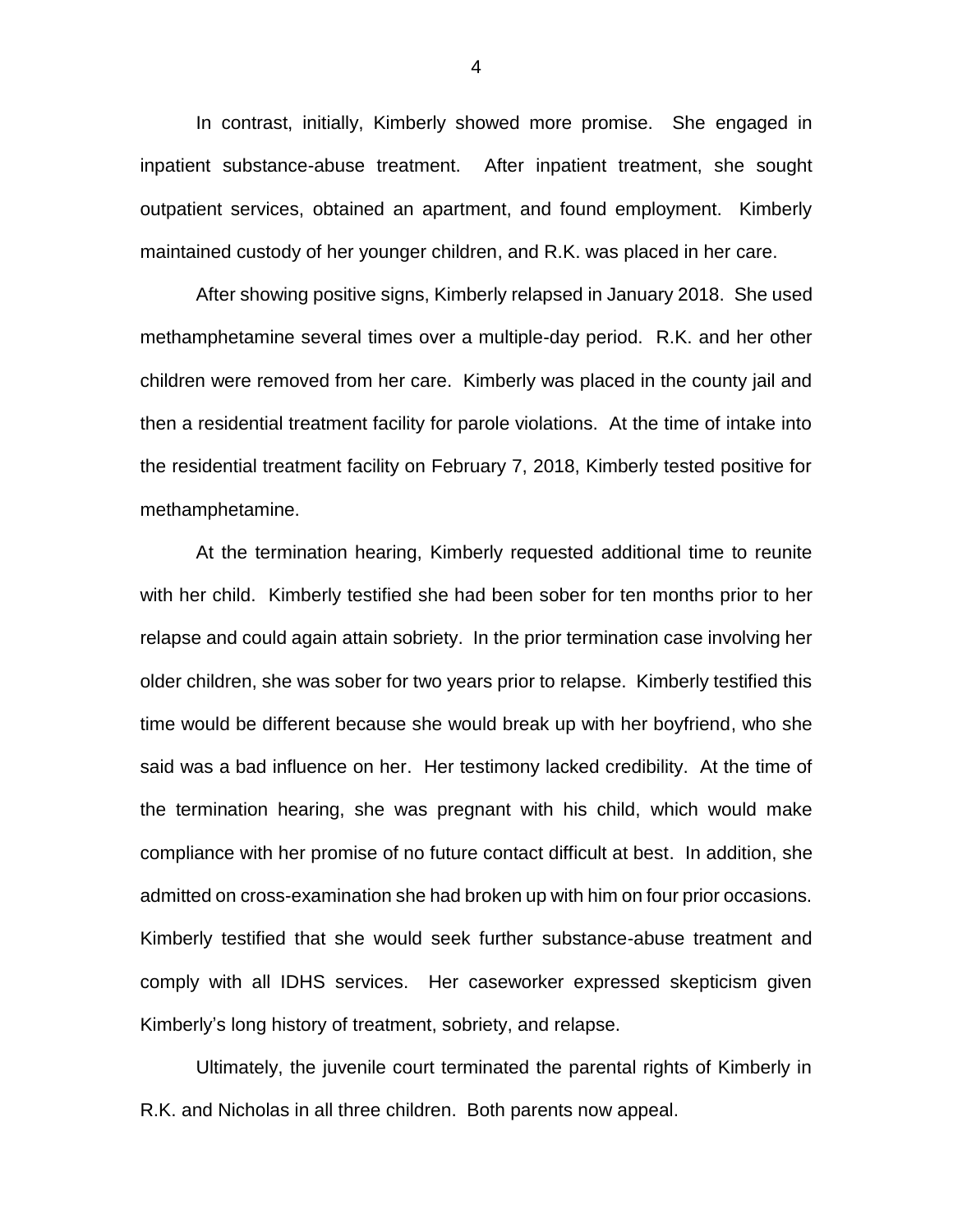III.

A.

We first address the claims raised by Nicholas. He contends the State failed to prove the statutory grounds authorizing the termination of his parental rights. Specifically, he argues the State failed to prove "that the father relapsed on methamphetamines" after December 2017 and thus failed to prove the grounds for termination of parental rights under subsection (*l*). We disagree.

Iowa Code section 232.116(1)(*l*) states the court may terminate parental rights when:

(1) The child has been adjudicated a child in need of assistance pursuant to section 232.96 and custody has been transferred from the child's parents for placement pursuant to section 232.102. (2) The parent has a severe substance-related disorder and presents a danger to self or others as evidenced by prior acts. (3) There is clear and convincing evidence that the parent's prognosis indicates that the child will not be able to be returned to the custody of the parent within a reasonable period of time considering the child's age and need for a permanent home.

A "substance-related disorder" is defined as "a diagnosable substance abuse disorder of sufficient duration to meet diagnostic criteria specified within the most current diagnostic and statistical manual of mental disorders published by the American psychiatric association that results in a functional impairment." Iowa Code § 125.2(14).

On our de novo review of the record, we find clear and convincing evidence to satisfy these elements. Nicholas began using marijuana at age thirteen and methamphetamine at age nineteen. At the time of the termination hearing, he was twenty-eight and had been struggling with addiction for years. He also had been diagnosed with substance-use disorders on at least two separate occasions. *See*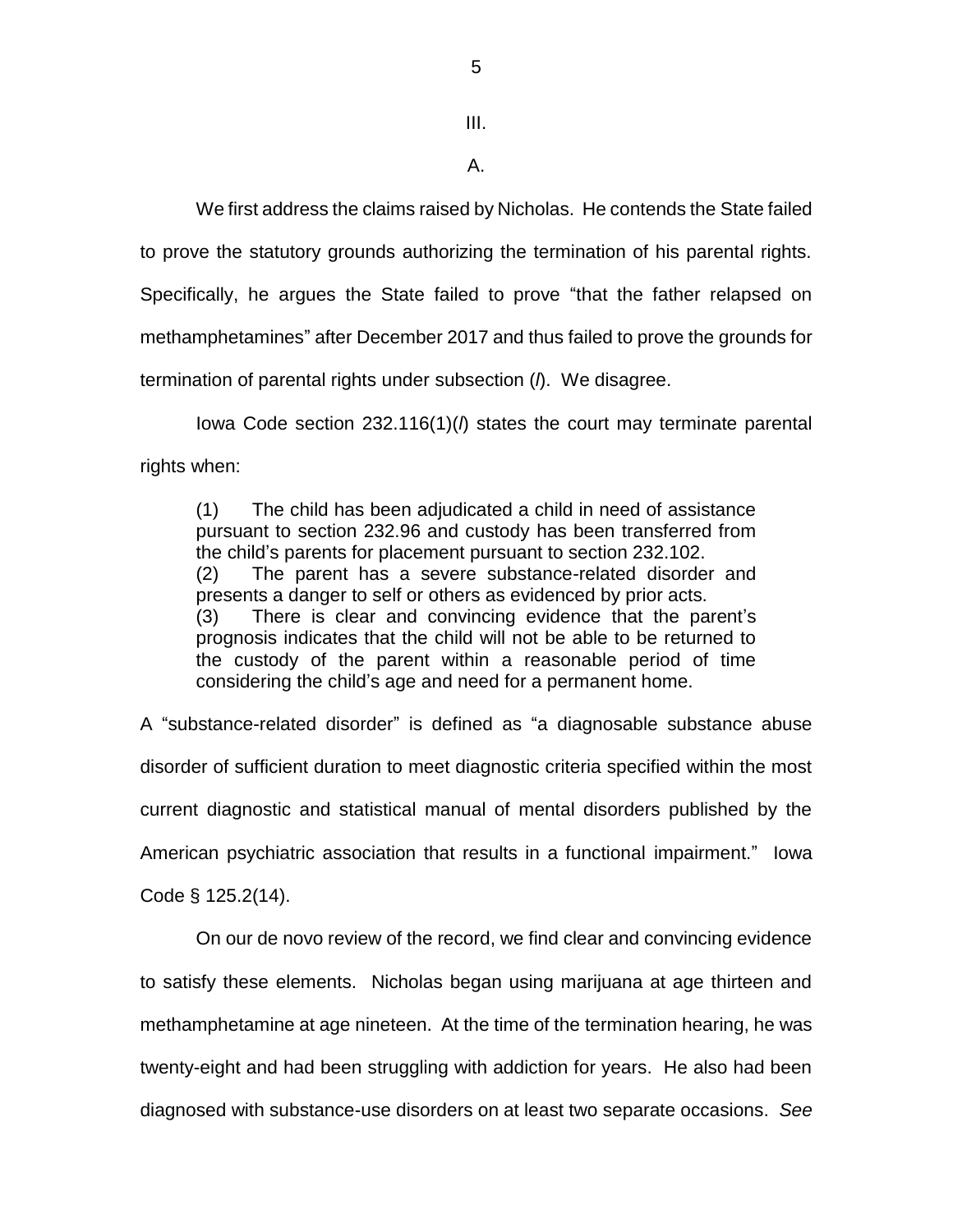*In re G.C.*, No. 17-1758, 2018 WL 540873, at \*1 (Iowa Ct. App. Jan. 24, 2018) (finding a severe substance-related disorder based on history of usage and diagnosis). Nicholas presents a danger to himself or others. Nicholas admitted he used methamphetamine while caring for his children. The district court also pointed out that his use of methamphetamine has prevented him from meeting his own basic needs and those of his children. In addition, Nicholas threatened to decapitate his mother and shoot Kimberly. There is clear and convincing evidence that the children could not be returned to Nicholas within a reasonable period of time. "[I]n considering the impact of a drug addiction, we must consider the treatment history of the parent to gauge the likelihood the parent will be in a position to parent the child in the foreseeable future." *In re N.F.*, 579 N.W.2d 338, 341 (Iowa Ct. App.1998). Nicholas's history is not promising. The caseworker aptly noted the lack of follow through, "currently and historically, they're still not following through with the specific guidelines set out for them . . . I don't think with more time that there would be improvements made." All three children have suffered as a result of this instability and uncertainty and deserve permanency. To borrow from the juvenile court, "the court concludes it would be in [the children's] best interest to terminate the parent-child relationship so that they will have the opportunity to grow and mature in a safe, healthy, and stimulating environment. Enough is enough."

Nicholas also requests he be given an additional six months' time to resume care of his children. Pursuant to Iowa Code section 232.104(2)(b), the court may enter an order deferring permanency for six months upon a finding the need for the child's removal will no longer exist at the end of the additional six-month period.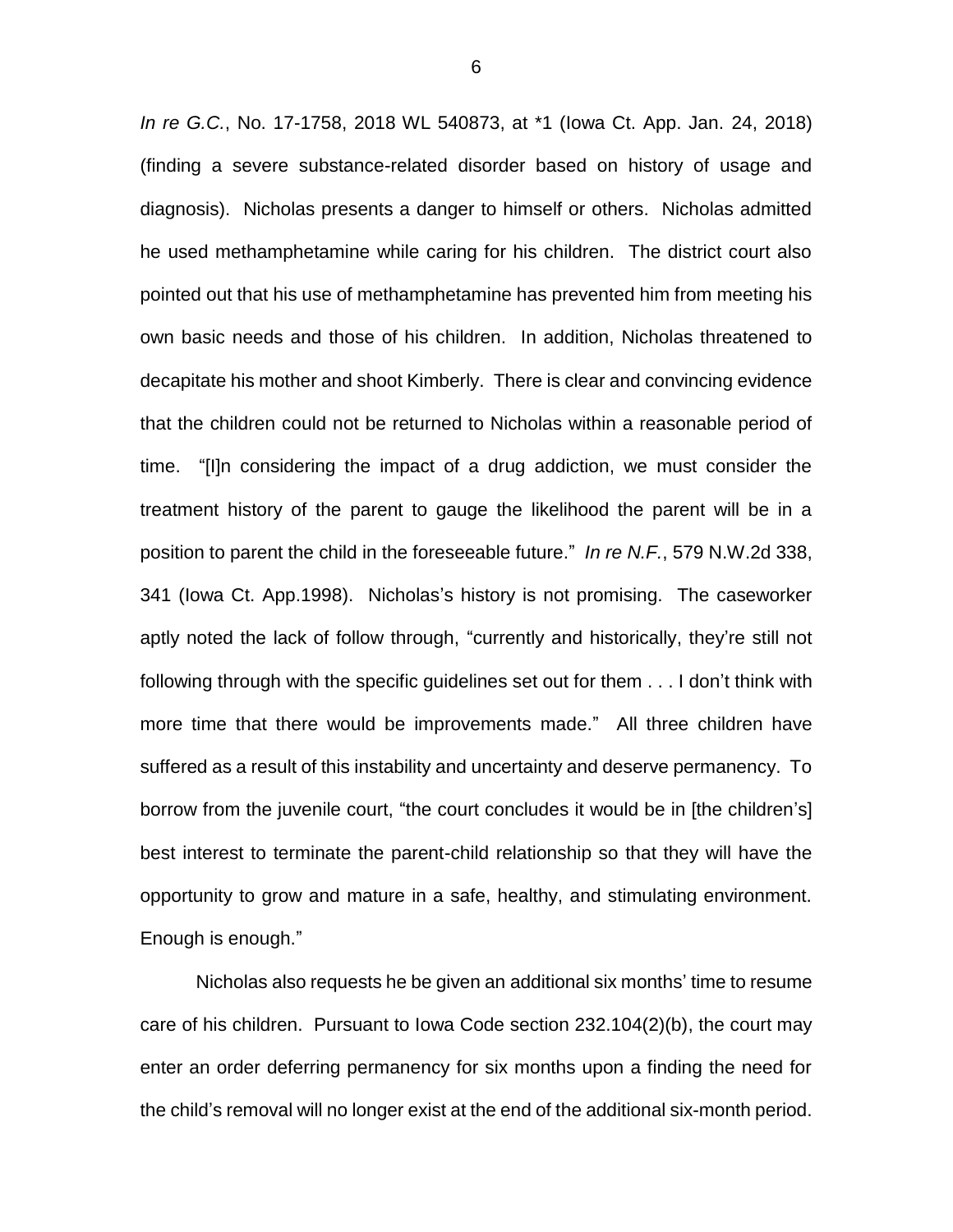The court must "enumerate the specific factors, conditions, or expected behavioral changes which comprise the basis for the determination" the need for removal will no longer exist at the end the extension. Iowa Code § 232.104(2)(b). "The court may look at a parent's past performance" in determining if such a deferral is appropriate. *In re T.D.H.*, 344 N.W.2d 268, 269 (Iowa Ct. App. 1983). "The judge considering [deferred permanency] should however constantly bear in mind that, if the plan fails, all extended time must be subtracted from an already shortened life for the children in a better home." *In re A.A.G.*, 708 N.W.2d 85, 92 (Iowa Ct. App. 2005) (quoting *In re A.C.*, 415 N.W.2d 609, 613–14 (Iowa 1987)). More time is not the solution. There is no basis for this court to conclude removal would no longer be necessary at the end of an additional six-month period. Nicholas has a long history of drug use, unsuccessful treatment, non-compliance, and displaying a lack of motivation to change. "Children simply cannot wait for responsible parenting." *In re L.L.*, 459 N.W.2d 489, 495 (Iowa 1990).

#### B.

We now turn to Kimberly's arguments on appeal. She contends the evidence supporting the grounds for termination is insufficient, requests six months of deferred permanency, and contends termination is not in the best interest of R.K.

We address the sufficiency of the evidence supporting the grounds for termination set forth in Iowa Code section 232.116(1)(g). Pursuant to this provision, the juvenile court may terminate a parent's rights upon clear and convincing evidence of the following: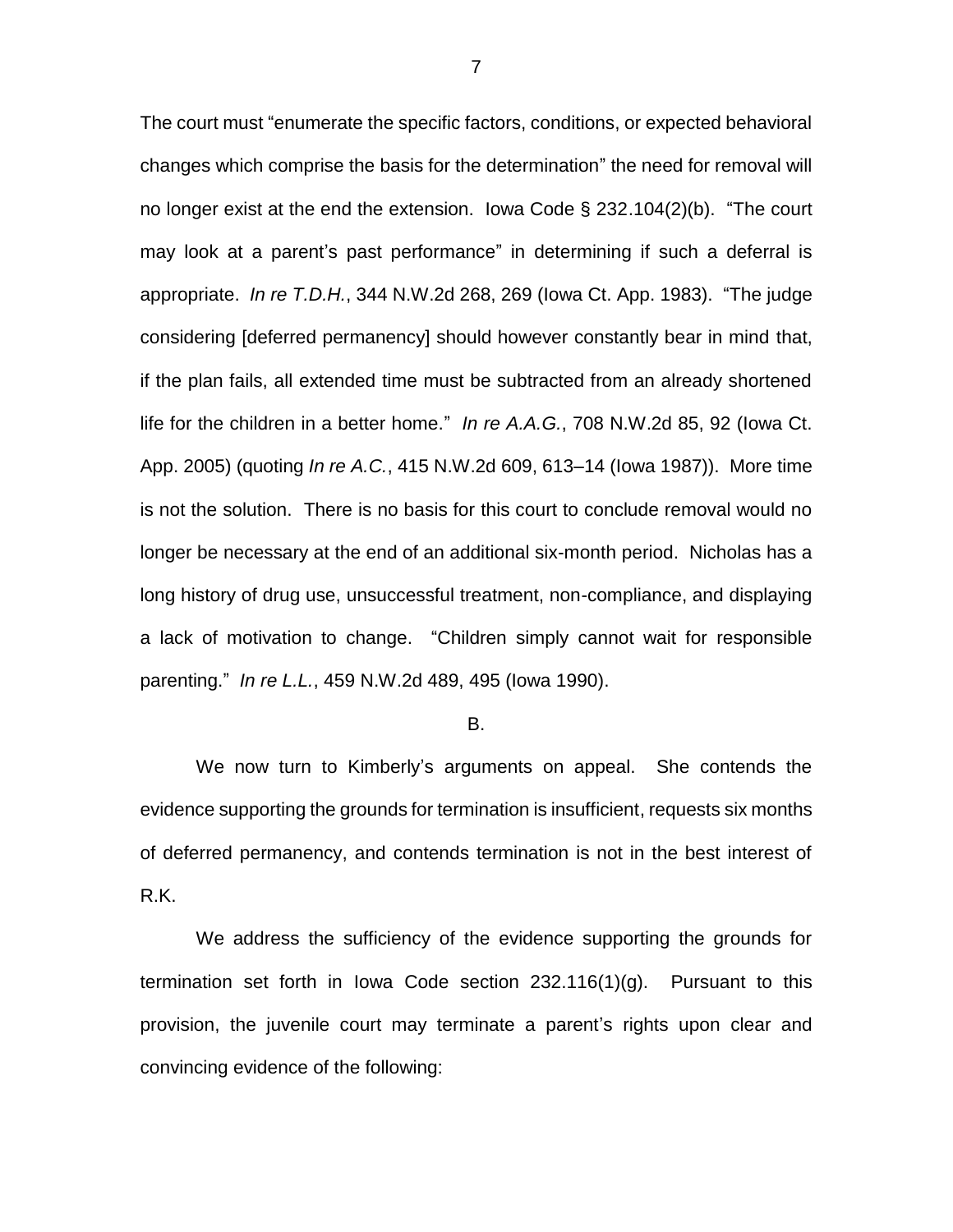(1) The child has been adjudicated a child in need of assistance pursuant to section 232.96.

(2) The court has terminated parental rights pursuant to section 232.117 with respect to another child who is a member of the same family or a court of competent jurisdiction in another state has entered an order involuntarily terminating parental rights with respect to another child who is a member of the same family.

(3) There is clear and convincing evidence that the parent continues to lack the ability or willingness to respond to services which would correct the situation.

(4) There is clear and convincing evidence that an additional period of rehabilitation would not correct the situation.

On de novo review, we conclude there is clear and convincing evidence supporting termination of Kimberly's parental rights. It is undisputed R.K. has been adjudicated a child in need of assistance. It is also undisputed Kimberly's parental rights have been terminated with respect to other children in the family. There is clear evidence an additional period of services would not correct the situation. Kimberly has been involved with IDHS for six years. Although Kimberly has shown progress on occasions, her progress is ephemeral and not enduring. In the termination case involving her older children, Kimberly was sober but relapsed. In this case, she was sober but relapsed. In the past, she repeatedly stated she would cease her relationship with her troublesome boyfriend but failed to do so. In this case, she stated she would cease her relationship with her troublesome boyfriend but became pregnant with his child. This court has affirmed the termination of parental rights under Iowa Code section 232.116(1)(g) under similar circumstances. *See In re A.H.*, No. 16-0691, 2016 WL 4379355, at \*2 (Iowa Ct. App. Aug. 17, 2016) (finding termination appropriate under section 232.116(1)(g) where parent had substance-abuse dependence and repeatedly relapsed after periods of sobriety); *see also In re B.C.*, No. 17-0933, 2017 WL 4050975, at \*1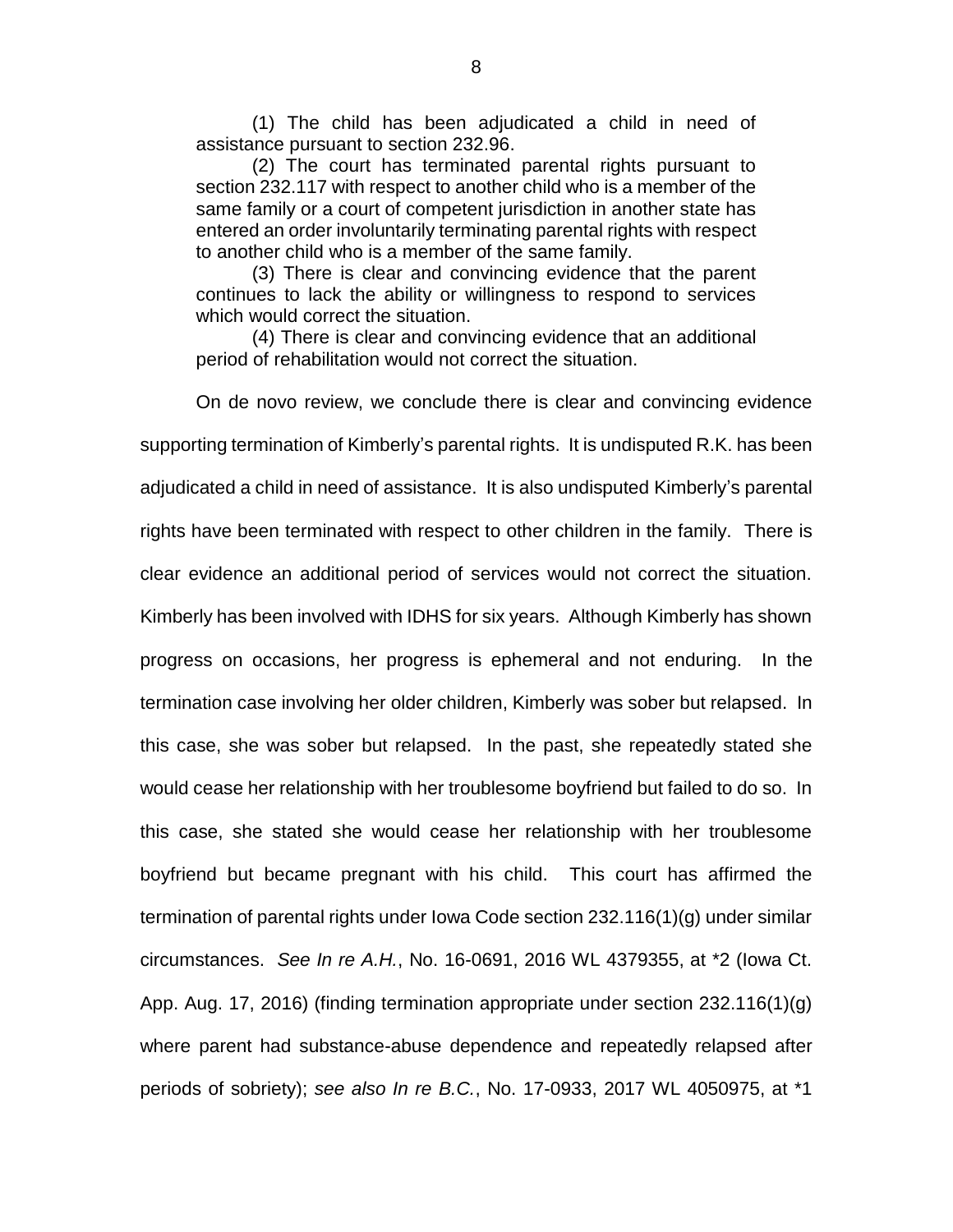(Iowa Ct. App. Sept. 13, 2017) (affirming termination under 232.116(1)(g) where mother had history of drug abuse and limited success with treatment and other services); *In re K.F.*, No. 14-0892, 2014 WL 4635463, at \*3 (Iowa Ct. App. Sept. 17, 2014) (finding termination appropriate, where as here, "[a]lthough [the mother] has been involved with services concerning her children at least three times, she does not obtain any lasting benefit from those services"). As in the cited cases, we conclude the evidence is sufficient in this case.

Kimberly also requests six months of deferred permanency. As with Nicholas, we look to her "past performance" to determine the likelihood that the need for removal will no longer exist at the end the extension. *See T.D.H.*, 344 N.W.2d at 269. While Kimberly has had periods of sobriety, she continues to engage in the cyclical pattern of addiction, rehabilitation, and relapse. Her past conduct leads us to conclude an additional six months of deferred permanency is not appropriate in this case.

Finally, Kimberly briefly contends termination of her parental rights is not in the best interest of R.K. We "give primary consideration to the child's safety, to the best placement for furthering the long-term nurturing and growth of the child, and to the physical, mental, and emotional condition and needs of the child." *In re P.L.*, 778 N.W.2d 33, 39 (Iowa 2010). "It is well-settled law that we cannot deprive a child of permanency after the State has proved a ground for termination under section 232.116(1) by hoping someday a parent will learn to be a parent and be able to provide a stable home for the child." *A.B.*, 815 N.W.2d at 776 (quoting *P.L.*, 778 N.W.2d at 41). R.K. has suffered through years of her mother's instability,